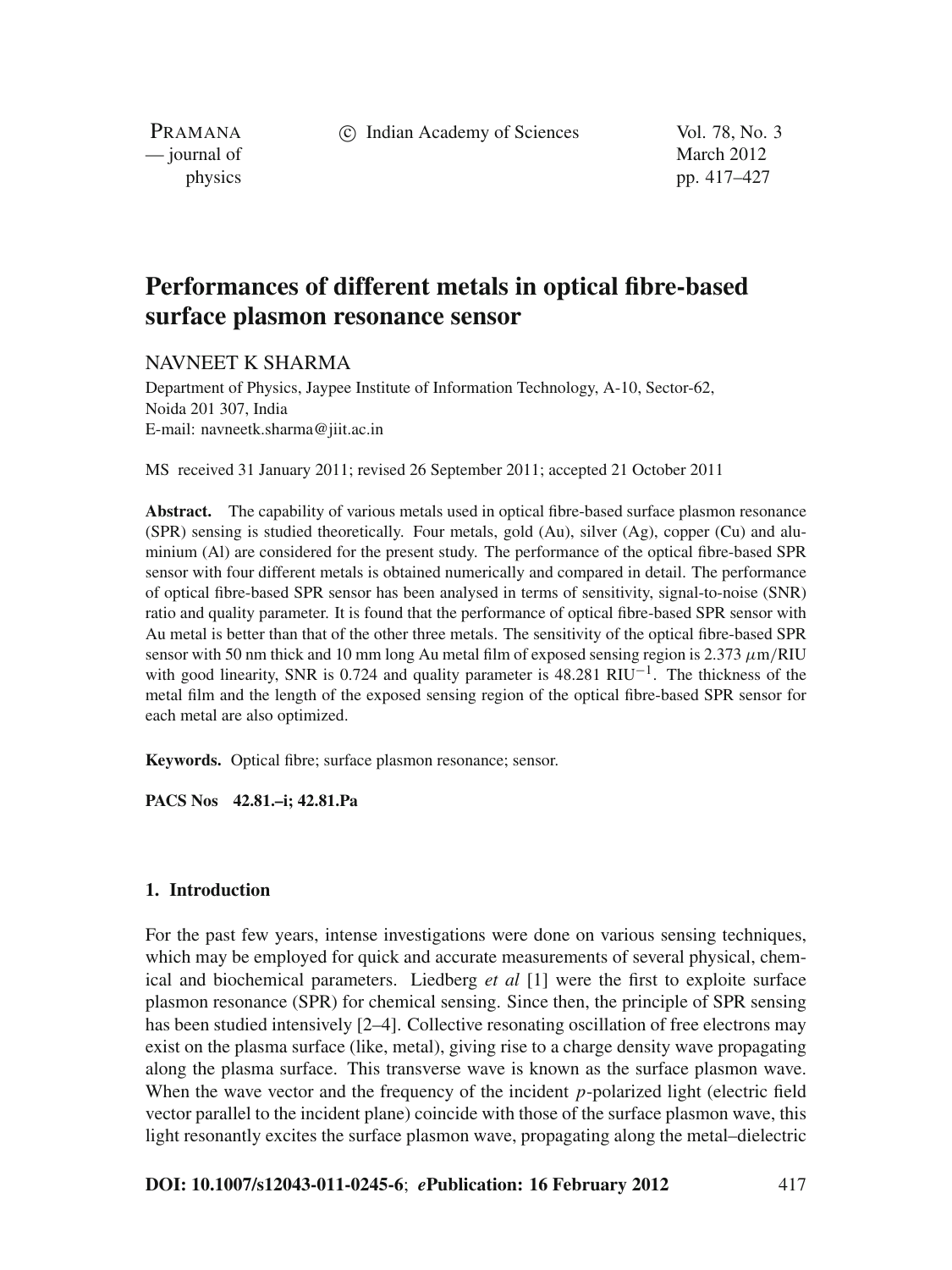interface. The resonance condition depends on the incident angle, wavelength of the light and the dielectric constants of both the metal and the dielectric. A sharp dip appears in the spectrum of the output signal at the resonance angle (angular interrogation) or at the resonance wavelength (spectral interrogation). The angle or the wavelength at which the resonant excitation of the surface plasmon occurs is very sensitive to variations in the refractive index of the dielectric adjacent to the metal. Hence, the variations in the refractive index of the sensed (dielectric) medium can be detected by measuring the resonance angle or the resonance wavelength. For observing SPR, Kretschmann's configuration is most widely used over other SPR sensing structures [5–7]. In the Kretschmann's configuration, a high refractive index prism is coated with a thin metal film (such as silver or gold) touching the sample (sensing medium). Surface plasmon waves are excited by evanescent waves from a high refractive index prism at the total reflection condition. The optical fibre-based SPR sensing has many advantages such as simplified and flexible optical design, development of remote sensing, continuous analysis and *in situ* monitoring [8–10] over the prism-based SPR sensing. Many researchers have demonstrated the optical fibre-based SPR sensing experimentally. Mitsushio *et al* have shown the aluminium deposited SPR-based optical fibre sensor [11]. Recently a SPR-based fibre optic sensor has been proposed for detecting the low water content in ethanol [12].

In this paper, optical fibre-based SPR phenomenon has been theoretically investigated for four metals: gold (Au), silver (Ag), copper (Cu) and aluminium (Al). The spectral interrogation method is used for the analysis of SPR-based fibre-optic sensor. In this method, the wavelength of the light from the polychromatic source is varied and the corresponding transmitted power through the optical fibre is measured. At resonance wavelength, a sharp dip in transmitted power occurs. The resonance wavelength depends on the refractive index of the sensing medium. The detailed analysis is carried out separately for all the four metals. Each metal-based SPR sensor is evaluated theoretically in terms of its sensitivity, signal-to-noise ratio and quality parameter. The performance of the SPR sensor based on four different metals has been compared to predict the proper metal suitable for best sensing conditions. The present study reveals that the optical fibre-based SPR sensor with Au metal shows better performance than that of the other three metals-based SPR sensors. The thickness of metal film and the length of the exposed sensing region of the optical fibre-based SPR sensor for each metal are also optimized.

#### **2. Theory**

The SPR sensing is based on the principle of attenuated total reflection (ATR) with Kretschmann's configuration. In the optical fibre-based SPR sensor, a sensing system consisting of a fibre core–metal film–sensing medium is considered as shown in figure 1.

The plastic cladding around the core from the middle portion of a step index multimode PCS fibre is removed and is then coated with a thin metal (Au, Ag, Cu or Al) film of thickness *d*. This film is finally surrounded by the sensing medium. The light from a broadband (polychromatic) source is launched into one end of the fibre with proper optics and the transmitted light is detected at the other end of the fibre.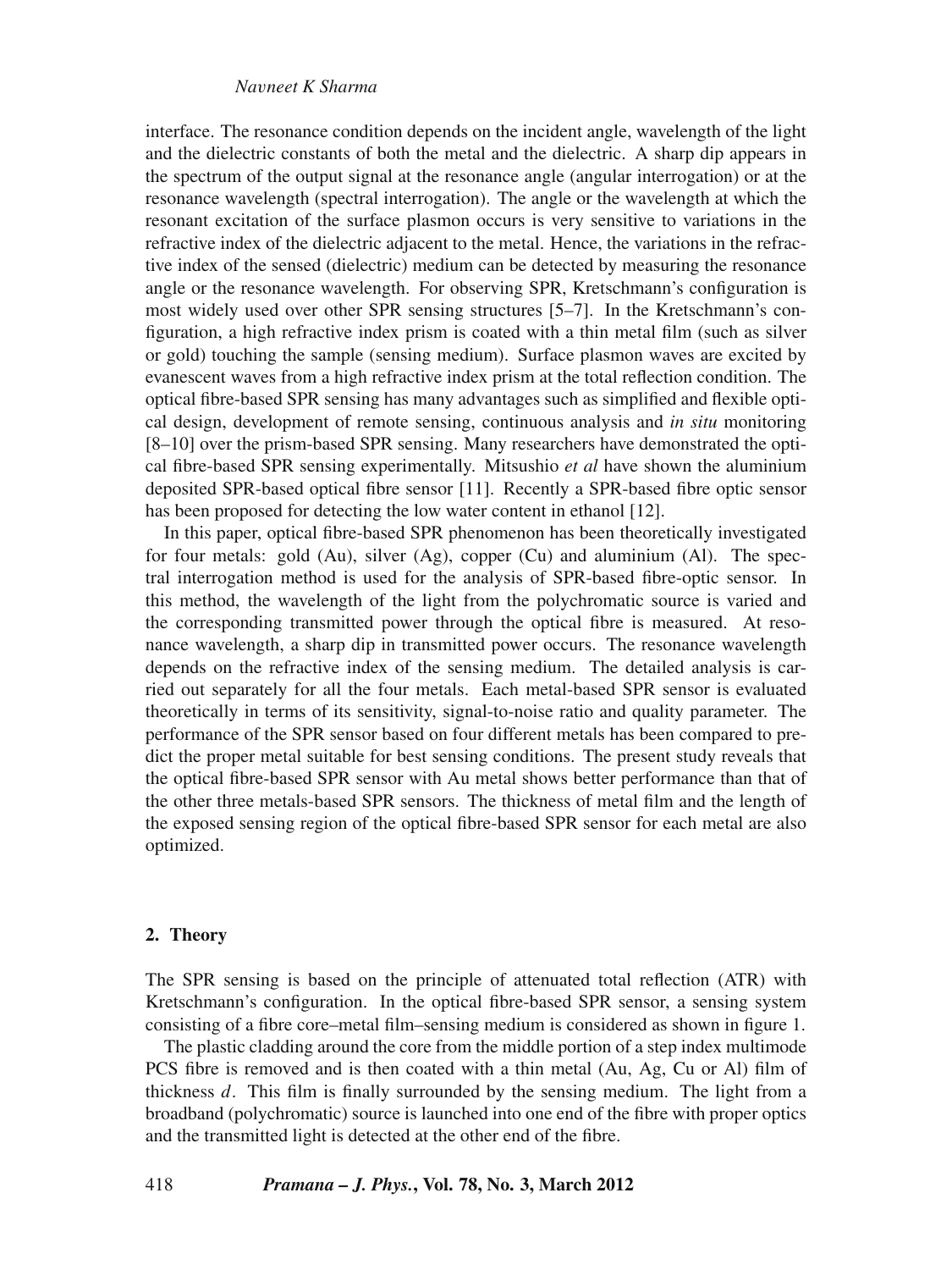

**Figure 1.** Schematic diagram of an SPR sensor based on optical fibre.

## 2.1 *Layer I (fibre core)*

This layer is made of the core of the optical fibre which is assumed to be made of fused silica. The refractive index of the fused silica varies with wavelength according to Sellmeier dispersion relation as

$$
n_1(\lambda) = \sqrt{1 + \frac{a_1 \lambda^2}{\lambda^2 - b_1^2} + \frac{a_2 \lambda^2}{\lambda^2 - b_2^2} + \frac{a_3 \lambda^2}{\lambda^2 - b_3^2}},
$$
(1)

where  $\lambda$  is the wavelength in  $\mu$ m and  $a_1$ ,  $a_2$ ,  $a_3$ ,  $b_1$ ,  $b_2$  and  $b_3$  are Sellmeier coefficients. The values of these coefficients are given as:  $a_1 = 0.6961663$ ,  $a_2 = 0.4079426$ ,  $a_3 =$ 0.8974794,  $b_1 = 0.0684043 \ \mu \text{m}$ ,  $b_2 = 0.1162414 \ \mu \text{m}$  and  $b_3 = 9.896161 \ \mu \text{m}$  [13].

## 2.2 *Layer II (metal film)*

This layer is made of metal. The dielectric constant of any metal can be calculated according to the Drude model as

$$
\varepsilon_{\rm m}(\lambda) = \varepsilon_{mr} + i\varepsilon_{mi} = 1 - \frac{\lambda^2 \lambda_{\rm c}}{\lambda_{\rm p}^2 (\lambda_{\rm c} + i\lambda)}.
$$
 (2)

Here,  $\lambda_p$  and  $\lambda_c$  are the plasma wavelength and the collision wavelength of the metal, respectively.  $\lambda_p = 1.6826 \times 10^{-7}$  m,  $1.4541 \times 10^{-7}$  m,  $1.3617 \times 10^{-7}$  m,  $1.0657 \times$  $10^{-7}$  m and  $\lambda_c = 8.9342 \times 10^{-6}$  m,  $1.7614 \times 10^{-5}$  m,  $4.0852 \times 10^{-5}$  m,  $2.4511 \times$  $10^{-5}$  m for Au, Ag, Cu, Al metals respectively [14].

#### 2.3 *Layer III (sensing medium)*

This layer is made of the sensing medium. The dielectric constant of the sensing medium is  $\varepsilon_s$ . If  $n_s$  is the refractive index of the sensing medium, then  $\varepsilon_s = n_s^2$ . The resonance condition for the excitation of surface plasmon wave is given as

$$
\frac{2\pi}{\lambda}n_1\sin\theta = \text{Re}\left\{K_{\text{sp}}\right\},\tag{3}
$$

*Pramana – J. Phys.***, Vol. 78, No. 3, March 2012** 419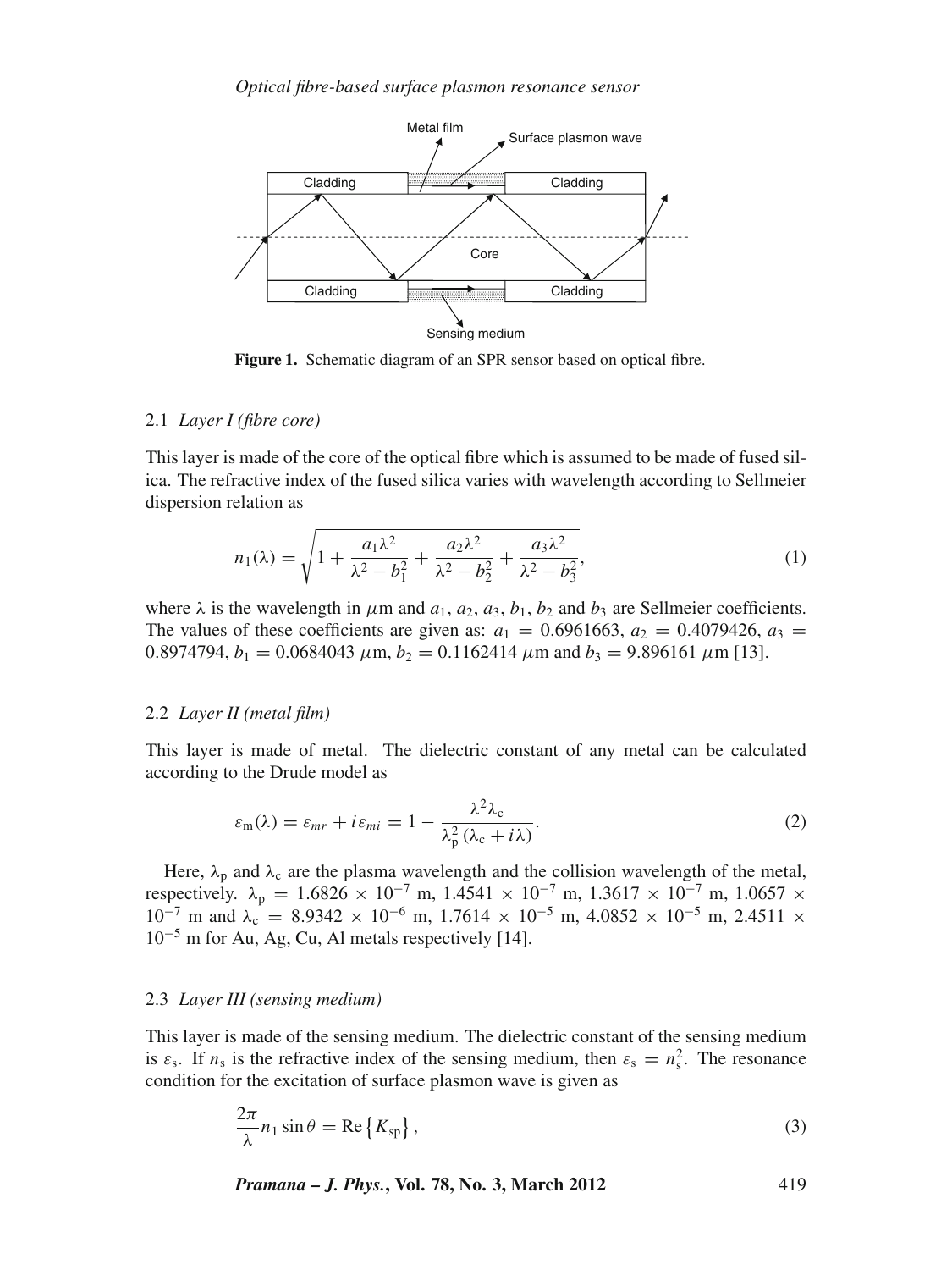where

$$
K_{\rm sp} = \frac{\omega}{c} \sqrt{\frac{\varepsilon_{\rm m} \varepsilon_{\rm s}}{\varepsilon_{\rm m} + \varepsilon_{\rm s}}} = \frac{2\pi}{\lambda} \sqrt{\frac{\varepsilon_{\rm m} n_{\rm s}^2}{\varepsilon_{\rm m} + n_{\rm s}^2}}
$$

is the propagation constant of the surface plasmon and  $c$  is the speed of light in vacuum. The left-hand side of eq. (3) denotes the propagation constant of the light incident at an angle  $\theta$  and the right-hand side shows the real part of the propagation constant of the surface plasmon.

## 2.4 *Reflection coefficient*

The expression for the amplitude reflection coefficient of the *p*-polarized incident light can be obtained by using the matrix method for *N*-layer model [15]. The matrix method is very easy and accurate due to absence of approximations and can be applied to a system containing any number of layers. The layers are considered to be stacked along the *z*-axis. For an arbitrary medium layer, the thickness is  $d_k$ ; dielectric constant is  $\varepsilon_k$ ; permeability is  $\mu_k$  and refractive index is  $n_k$ . The tangential fields at the first boundary  $z = z_1 = 0$  are related to those at the final boundary  $z = z_{N-1}$  by

$$
\begin{bmatrix} U_1 \\ V_1 \end{bmatrix} = M \begin{bmatrix} U_{N-1} \\ V_{N-1} \end{bmatrix}.
$$
 (4)

Here,  $U_1$  and  $V_1$  are the tangential components of the electric and magnetic fields respectively at the boundary of the first layer.  $U_{N-1}$  and  $V_{N-1}$  are the corresponding fields at the boundary of *N*th layer. *M* is the characteristic matrix of the combined structure and is given as

$$
M = \prod_{k=2}^{N-1} M_k = \left[ \begin{array}{c} M_{11} & M_{12} \\ M_{21} & M_{22} \end{array} \right] \tag{5}
$$

with

$$
M_k = \begin{bmatrix} \cos \beta_k & (-i \sin \beta_k) / q_k \\ -i q_k \sin \beta_k & \cos \beta_k \end{bmatrix},\tag{6}
$$

where

$$
q_k = \sqrt{\frac{\mu_k}{\varepsilon_k}} \cos \theta_k = \frac{\sqrt{(\varepsilon_k - n_1^2 \sin^2 \theta_1)}}{\varepsilon_k} \tag{7}
$$

and

$$
\beta_k = \frac{2\pi}{\lambda} n_k \cos \theta_k (z_k - z_{k-1}) = \frac{2\pi d_k}{\lambda} \sqrt{(\varepsilon_k - n_1^2 \sin^2 \theta_1)}.
$$
\n(8)

The amplitude reflection coefficient of the *p*-polarized incident light is given as

$$
r_p = \frac{(M_{11} + M_{12}q_N)q_1 - (M_{21} + M_{22}q_N)}{(M_{11} + M_{12}q_N)q_1 + (M_{21} + M_{22}q_N)}.
$$
\n(9)

420 *Pramana – J. Phys.***, Vol. 78, No. 3, March 2012**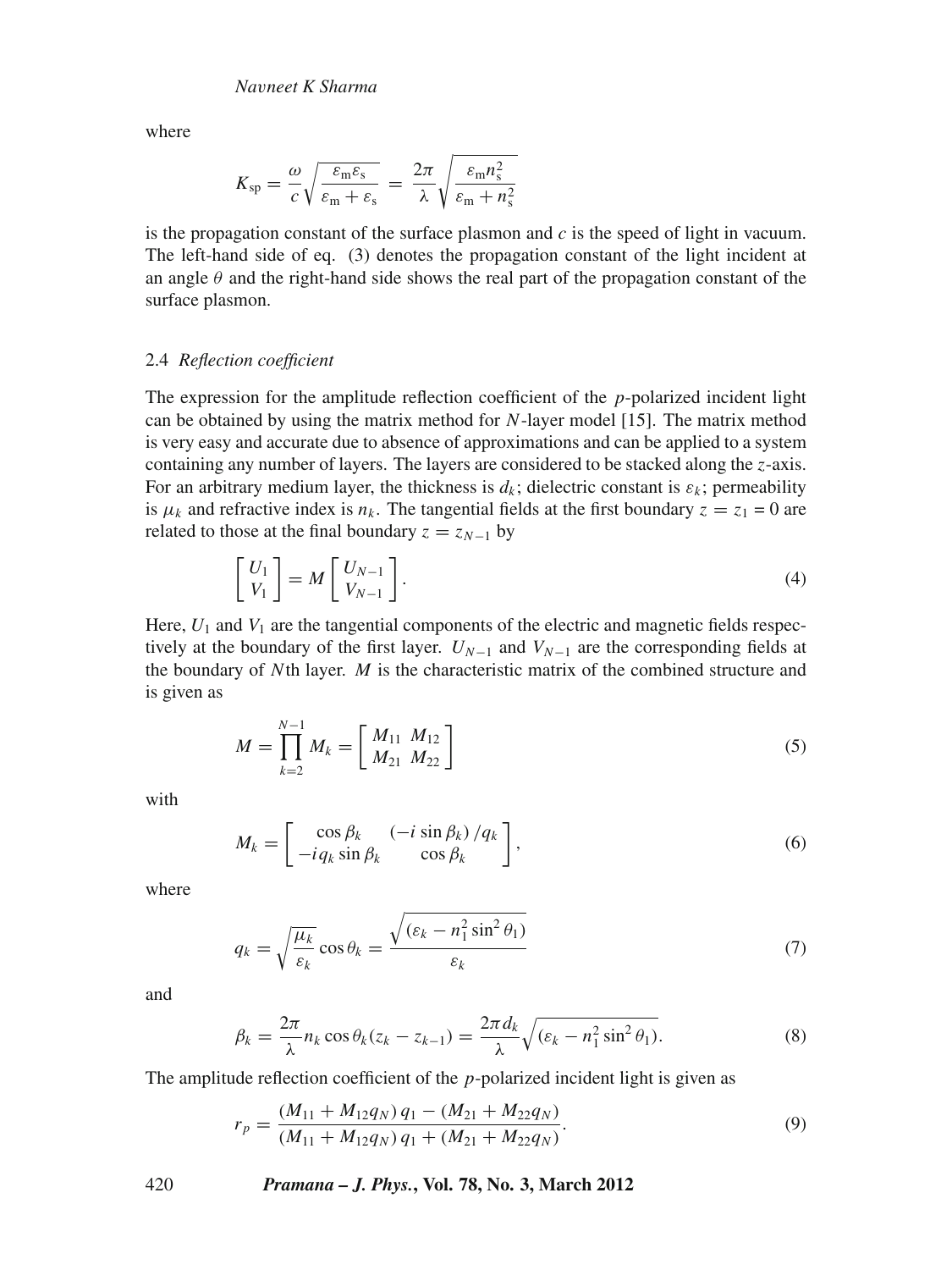Finally, the reflection coefficient (reflectance) of the *p*-polarized incident light is given by

$$
R_{\rm p} = \left| r_{\rm p} \right|^2. \tag{10}
$$

#### 2.5 *Transmitted power*

Considering that all the guided rays are launched in the fibre using a collimated source and a microscope objective, the angular power distribution of rays guided in the fibre is given as [16]

$$
dP \propto \frac{n_1^2 \sin \theta \cos \theta}{\left(1 - n_1^2 \cos^2 \theta\right)^2} d\theta,
$$
\n(11)

where  $\theta$  is the angle of the ray with the normal to the core-cladding interface and  $n_1$  is the refractive index of the core of the fibre. To calculate the effective transmitted power, the reflectance  $(R_p)$  for a single reflection is raised to the power of the number of reflections the specific propagating angle undergoes with the sensor interface. Hence, for *p*-polarized light, the generalized expression for the normalized transmitted power in an optical fibrebased SPR sensor will be given as

$$
P_{\text{trans}} = \frac{\int_{\theta_{\text{cr}}}^{\pi/2} R_{\text{p}}^{N_{\text{ref}}(\theta)} [n_1^2 \sin \theta \cos \theta / (1 - n_1^2 \cos^2 \theta)^2] d\theta}{\int_{\theta_{\text{cr}}}^{\pi/2} [n_1^2 \sin \theta \cos \theta / (1 - n_1^2 \cos^2 \theta)^2] d\theta},\tag{12}
$$

where

$$
N_{\text{ref}}(\theta) = \frac{L}{D \tan \theta} \tag{13}
$$

and

$$
\theta_{\rm cr} = \sin^{-1} \left( \frac{n_{\rm cl}}{n_1} \right). \tag{14}
$$

Here,  $N_{\text{ref}}(\theta)$  is the total number of reflections performed by a ray making an angle  $\theta$ with the normal to the core–metal layer interface in the sensing region. *L* and *D* are the length of the exposed sensing region and the fibre core diameter respectively and  $\theta_{cr}$  is the critical angle of the fibre and  $n_{\rm cl}$  is the refractive index of the cladding of the fibre.

#### 2.6 *Sensiti*v*ity, signal-to-noise ratio and quality parameter*

Resonance wavelength ( $\lambda_{res}$ ) is determined corresponding to the refractive index of the sensing medium  $(n<sub>s</sub>)$  in the SPR sensor based on spectral interrogation. If the refractive index of the sensing medium is altered by  $\delta n_s$ , the resonance wavelength shifts by  $\delta \lambda_{\text{res}}$ . The sensitivity  $(S_n)$  of a SPR sensor with spectral interrogation is defined as [17]

$$
S_n = \frac{\delta \lambda_{\text{res}}}{\delta n_s}.\tag{15}
$$

*Pramana – J. Phys.***, Vol. 78, No. 3, March 2012** 421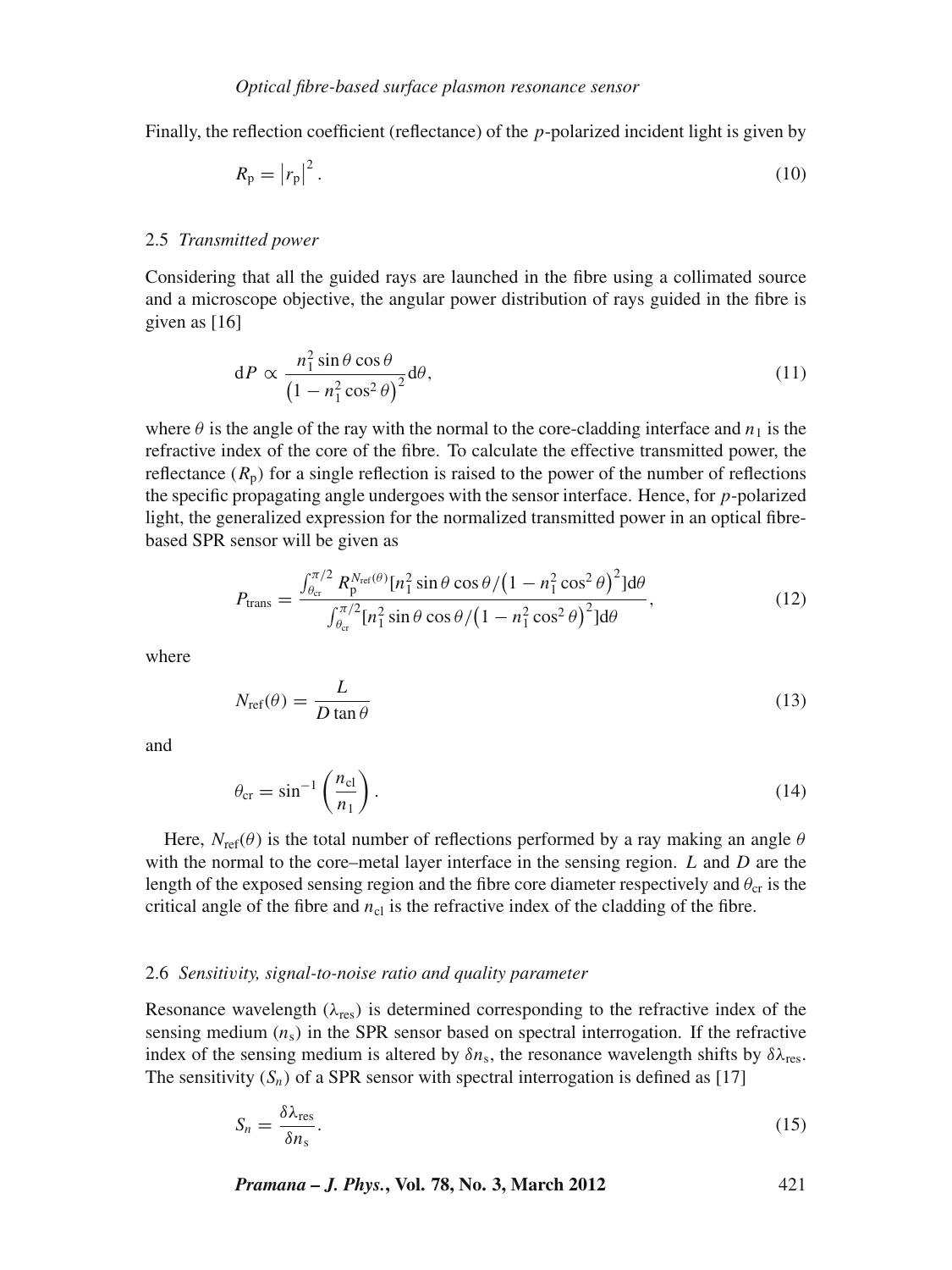The signal-to-noise ratio (SNR) or resolution of the SPR sensor is inversely proportional to the width of the SPR response curve. If  $\delta\lambda_{0.5}$  is the spectral width of the SPR response curve corresponding to 50% reflectivity, the signal-to-noise ratio of a SPR sensor with spectral interrogation is defined as [17]

$$
SNR = \frac{\delta \lambda_{\text{res}}}{\delta \lambda_{0.5}}.\tag{16}
$$

To denote the overall performance of the sensor, a quality parameter is introduced. If  $\delta\lambda_{0.5}$  is the spectral width of the SPR response curve corresponding to 50% reflectivity (full-width at half-maximum of the SPR dip), the quality parameter  $(\chi)$  is defined as [18]

$$
\chi = \frac{S_n}{\delta \lambda_{0.5}}.\tag{17}
$$

## **3. Results and discussion**

For numerical calculations, different solutions of glycerine in water with concentrations that provide refractive indices of 1.320, 1.325, 1.330 and 1.335 are considered using the following values of the parameters: Numerical aperture of the fibre  $= 0.18$ , fibre core diameter  $D = 600 \mu m$ , length of the exposed sensing region  $L = 10 \text{ mm}$  and thickness of the metal film  $d = 50$  nm.

Figure 2 shows the SPR transmittance curves for all the four metals as the refractive index of the sensing medium changes from 1.320 to 1.335 in steps of 0.005. From figure 2a, it is clear that the resonance wavelength shifts from 0.54  $\mu$ m to 0.5756  $\mu$ m for Au metal as the refractive index of the sensing medium varies from 1.320 to 1.335. Similarly, from figure 2b, it is obvious that the resonance wavelength shifts from  $0.4659 \mu m$ to 0.50  $\mu$ m for Ag metal as the refractive index of the sensing medium changes from 1.320 to 1.335. Also, figures 2c and 2d reveal that the resonance wavelength shifts from 0.435  $\mu$ m to 0.465  $\mu$ m for Cu metal and 0.335  $\mu$ m to 0.36  $\mu$ m for Al metal respectively, as the refractive index of the sensing medium changes from 1.320 to 1.335. Thus the shift in the resonance wavelength is different for different metals and it is maximum for Au metal and minimum for Al metal. Also, these figures reveal that Al metal exhibits the sharpest SPR dip while Au metal has the broadest SPR curve among all the four metals.

Figure 3 shows the variation of resonance wavelength with refractive index of the sensing medium (slope of the resonance wavelength over the refractive index, i.e. sensitivity) for all the four metals. The resonance wavelength for each metal increases linearly with the increase in refractive index of the sensing medium. The variation of resonance wavelength with the refractive index of the sensing medium for all the four metals follows the same pattern. The slope of the resonance wavelength over the refractive index for the Au metal is highest among all the four metals while the slope of resonance wavelength over the refractive index for Al metal is the lowest. However, the slope of the resonance wavelength over the refractive index for Ag metal is larger than that of Cu metal but is smaller than that of Au metal. Thus, the shifts in resonance wavelength for all the four metals are nearly linear over the whole range of refractive indices, i.e. 1.320 to 1.335, of the sensing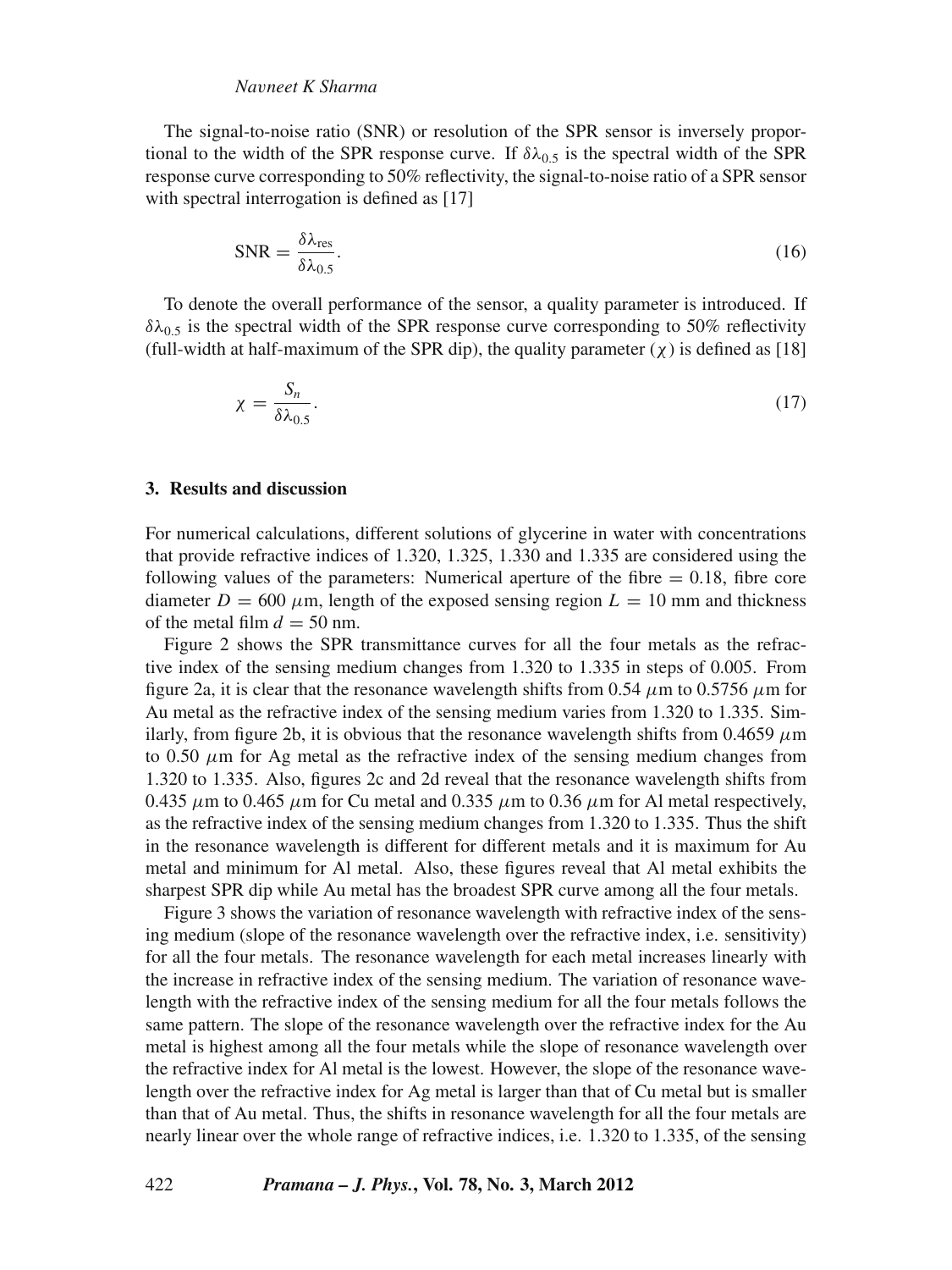

**Figure 2.** Transmittance curves of optical fibre-based SPR sensor with (**a**) Au, (**b**) Ag, (**c**) Cu, (**d**) Al metals.



Figure 3. Variation of resonance wavelength with refractive index of the sensing medium for the four metals.

*Pramana – J. Phys.***, Vol. 78, No. 3, March 2012** 423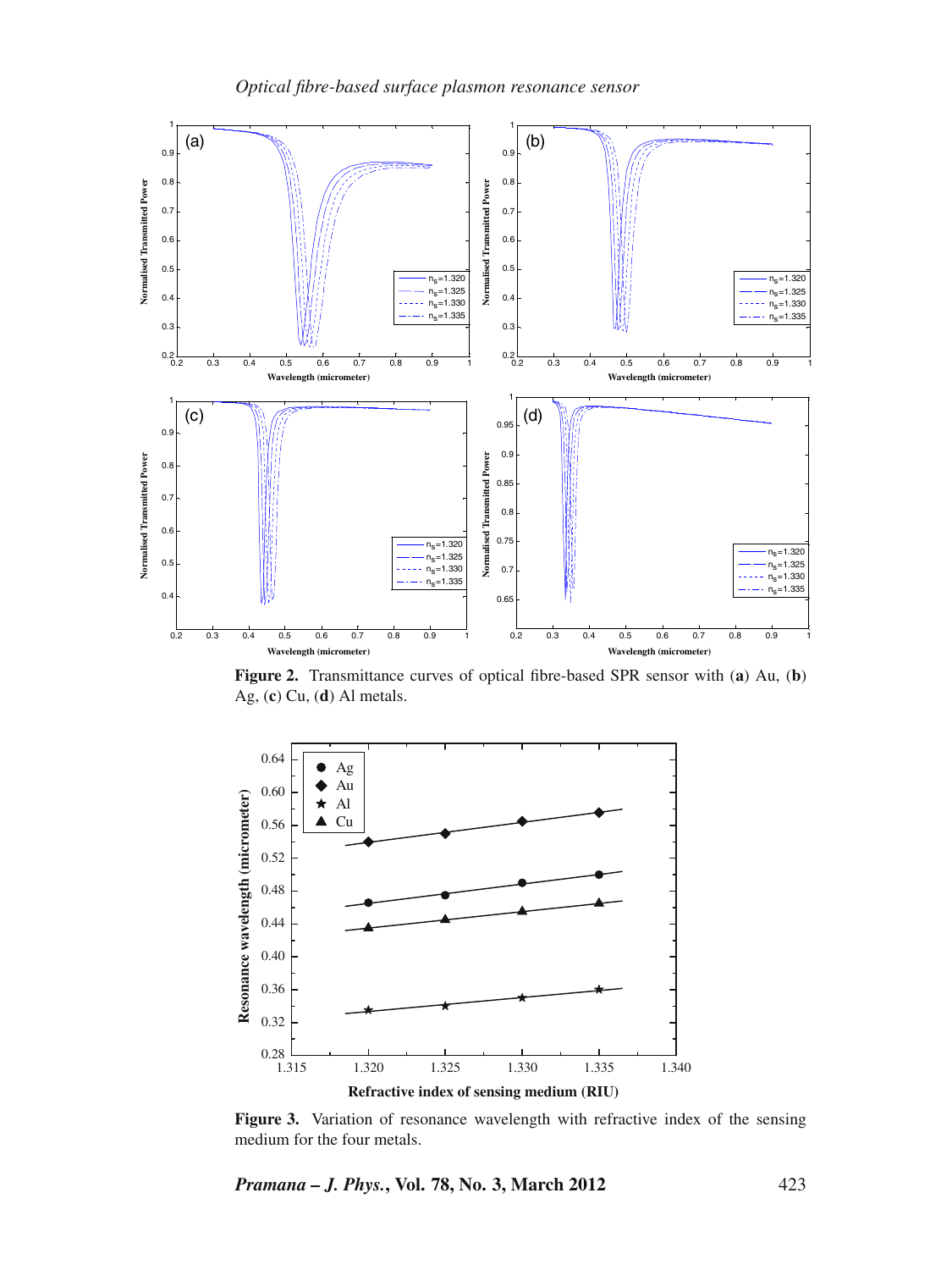| Metal layer    | Sensitivity $S_n$ ( $\mu$ m/RIU) |  |  |  |
|----------------|----------------------------------|--|--|--|
| Gold (Au)      | 2.373                            |  |  |  |
| Silver $(Ag)$  | 2.273                            |  |  |  |
| Copper $(Cu)$  |                                  |  |  |  |
| Aluminium (Al) | 1.667                            |  |  |  |

**Table 1.** Comparison of sensitivity of the optical fibre-based SPR sensor with different metals.

medium. The sensitivity of the optical fibre-based SPR sensor with four different metals is compared in table 1.

It can be seen from table 1, that the sensitivity for Au metal-based SPR sensor is the largest  $(2.373 \mu m/RIU)$  among all the metals-based SPR sensors. Also, Al metal-based SPR sensor has the least sensitivity  $(1.667 \mu m/RIU)$ . Therefore, the sensitivity, i.e. the shift in resonance wavelength per unit change in refractive index of the sensing medium, is maximum for Au metal and minimum for Al metal. However, the sensitivity of Ag metal is greater than that of Cu metal but less than that of Au metal. Also, the sensitivity of Cu metal is greater than that of Al metal.

To see the effect of other two performance parameters (SNR and quality parameter), only three metals (Au, Ag and Cu) have been considered as Al metal provides the least sensitivity. The SNR and quality parameter of the optical fibre-based SPR sensor with three different metals are compared in table 2.

From table 2, it is obvious that the SPR sensor with Cu metal has the maximum SNR (2.5) and the maximum quality parameter (166.667 RIU<sup>-1</sup>) and the SPR sensor with Au metal has the minimum SNR (0.724) and the minimum quality parameter  $(48.281 \text{ RIU}^{-1})$ . However, the SPR sensor with Ag metal finds the values of SNR and quality parameter between those of Au and Cu metal-based SPR sensors.

Thus, from tables 1 and 2, it is clearly observed that the sensitivity of SPR sensor with Au metal is large but its SNR and quality parameter values are small. The sensitivity of Au metal-based SPR sensor is large because the shift in resonance wavelength for Au metal is large as the refractive index of the sensing medium is altered from 1.320 to 1.335. However, the smaller values of SNR and quality parameter for Au metal-based SPR sensor are due to the small value of FWHM for Au metal. Also the sensitivity of SPR sensor with Cu metal is small but its SNR and quality parameter values are large. Hence, in designing an optical fibre-based SPR sensor, the proper metal should be chosen

| Metal layer   | FWHM $\delta\lambda_0$ 5 ( $\mu$ m) | <b>SNR</b> | Quality parameter $\chi$ (RIU <sup>-1</sup> ) |
|---------------|-------------------------------------|------------|-----------------------------------------------|
| Gold (Au)     | 0.04915                             | 0.724      | 48.281                                        |
| Silver $(Ag)$ | 0.02205                             | 1.546      | 103.084                                       |
| Copper (Cu)   | 0.012                               | 2.5        | 166.667                                       |

**Table 2.** Comparison of SNR and quality parameter of the optical fibre-based SPR sensor with different metals.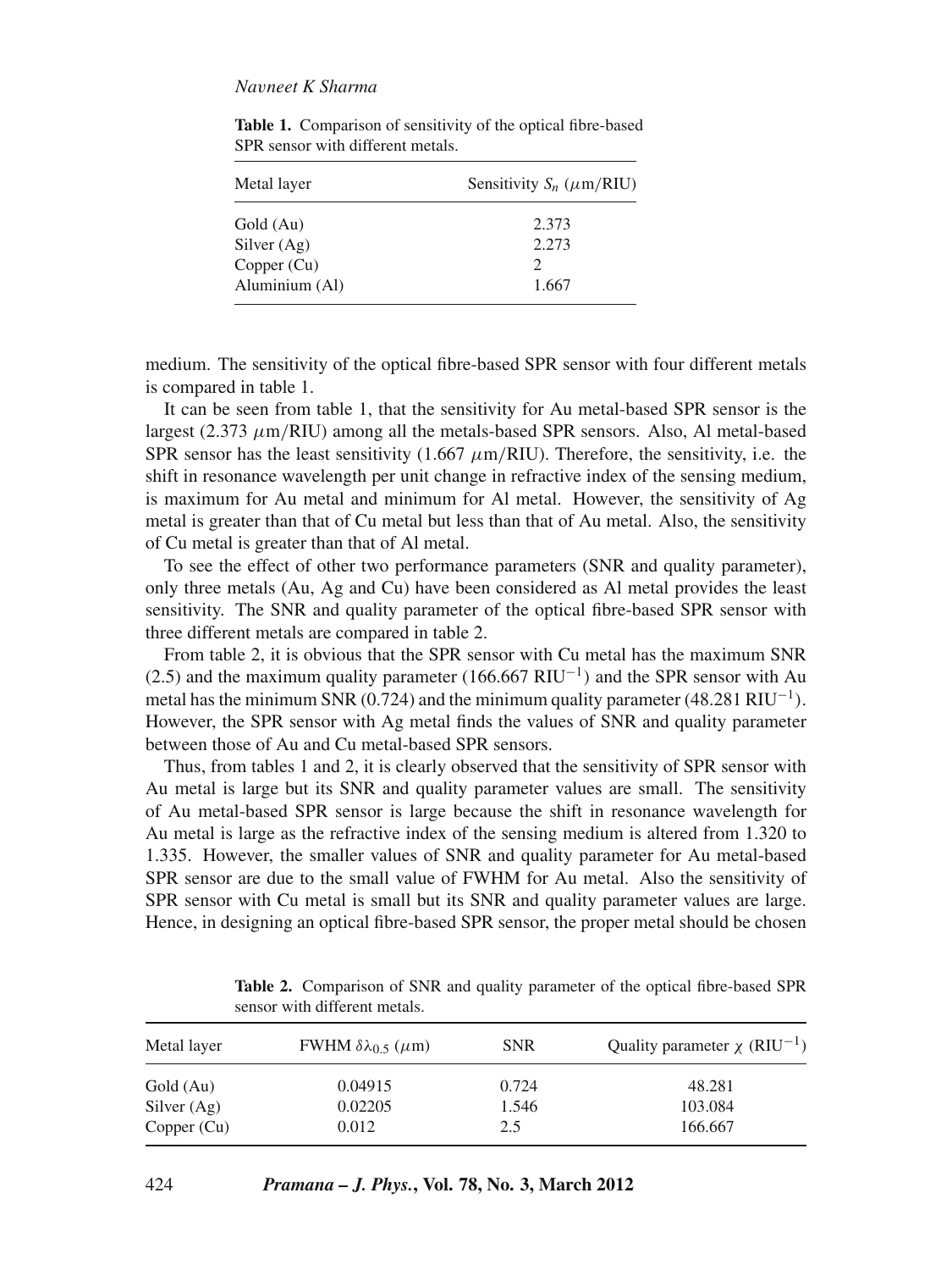depending upon the performance parameter of interest, i.e. either sensitivity or SNR along with quality parameter, because Au metal provides high sensitivity but smaller values of SNR and quality parameter while Cu metal provides small sensitivity but higher values of SNR and quality parameter.

Therefore, taking all the three parameters (sensitivity, SNR and quality parameter) into consideration, it can be concluded that the performance of optical fibre-based SPR sensor with Au metal is better than that of Ag, Cu and Al metals-based SPR sensors. However, it is also important to note that Ag and Cu metals should be avoided in designing an optical fibre-based SPR sensor because these metals are prone to oxidation and are not chemically much stable.

To obtain maximum values of performance parameters (sensitivity, signal-to-noise ratio and quality parameter), it will be better to identify appropriate values of thickness of metal film and the length of the exposed sensing region of the optical fibre-based SPR sensor for each metal. Metal film thickness of the optical fibre-based SPR sensor with four different metals is optimized in table 3.

In table 3, the sensitivity, SNR and quality parameter of the optical fibre-based SPR sensor with four different metals are evaluated for 20, 30, 40, 50, 60 and 70 nm metal film thicknesses. It is clear from the table that for 60 nm thickness of Au metal, the sensitivity, SNR and quality parameter of the optical fibre-based SPR sensor with Au metal are maximum (2.667  $\mu$ m/RIU, 1.966 and 131.057 RIU<sup>-1</sup> respectively) compared to that of other film thicknesses of Au metal. Similarly, these three parameters are maximum for 20 nm thickness of Ag metal (1.333  $\mu$ m/RIU, 2.247 and 149.775 RIU<sup>-1</sup> respectively), 30 nm thickness of Cu metal (1.667  $\mu$ m/RIU, 3.030 and 202.060 RIU<sup>-1</sup> respectively) and 40 nm thickness of Al metal (1.667  $\mu$ m/RIU, 2.809 and 187.303 RIU<sup>-1</sup> respectively). Therefore, the optimized metal film thicknesses of the optical fibre-based SPR sensor with Au, Ag, Cu and Al metals are 60, 20, 30 and 40 nm respectively.

| Metal                         |                             | Metal film thickness |         |         |                                                                         |                             |                       |
|-------------------------------|-----------------------------|----------------------|---------|---------|-------------------------------------------------------------------------|-----------------------------|-----------------------|
|                               |                             |                      |         |         | $d = 20$ nm $d = 30$ nm $d = 40$ nm $d = 50$ nm $d = 60$ nm $d = 70$ nm |                             |                       |
| Gold                          | $S_n(\mu m/RIU)$            | 1.653                | 1.667   | 2       | 2.333                                                                   | 2.667                       | 2.427                 |
| (Au)                          | <b>SNR</b>                  | 0.514                | 0.341   | 0.425   | 0.711                                                                   | 1.966                       | Negligible            |
|                               | $\chi$ (RIU <sup>-1</sup> ) | 34.259               | 22.742  | 28.349  | 47.419                                                                  | 131.057                     | Negligible            |
| Silver<br>(Ag)                | $S_n(\mu m/RIU)$            | 1.333                | 2       | 2       | 2.333                                                                   | $\mathcal{D}_{\mathcal{L}}$ | 2.333                 |
|                               | <b>SNR</b>                  | 2.247                | 0.849   | 0.901   | 1.584                                                                   | Negligible                  | Negligible            |
|                               | $\chi$ (RIU <sup>-1</sup> ) | 149.775              | 56.577  | 60.060  | 105.566                                                                 | Negligible                  | Negligible            |
| Copper<br>(Cu)                | $S_n(\mu m/RIU)$            | 1                    | 1.667   | 2       | 2                                                                       | 2.333                       | 2                     |
|                               | <b>SNR</b>                  | Negligible           | 3.030   | 1.699   | 2.489                                                                   |                             | Negligible Negligible |
|                               | $\chi$ (RIU <sup>-1</sup> ) | Negligible           | 202.060 | 113.314 | 165.975                                                                 |                             | Negligible Negligible |
| Aluminum<br>(A <sub>l</sub> ) | $S_n(\mu m/RIU)$            | Negligible           | 1.333   | 1.667   | 1.667                                                                   | 1.667                       | 1.667                 |
|                               | <b>SNR</b>                  | Negligible           | 1.223   | 2.809   | Negligible                                                              | Negligible                  | Negligible            |
|                               | $\chi$ (RIU <sup>-1</sup> ) | Negligible           | 81.529  | 187.303 | Negligible                                                              |                             | Negligible Negligible |

**Table 3.** Optimization of the metal film thickness for the optical fibre-based SPR sensor with different metals.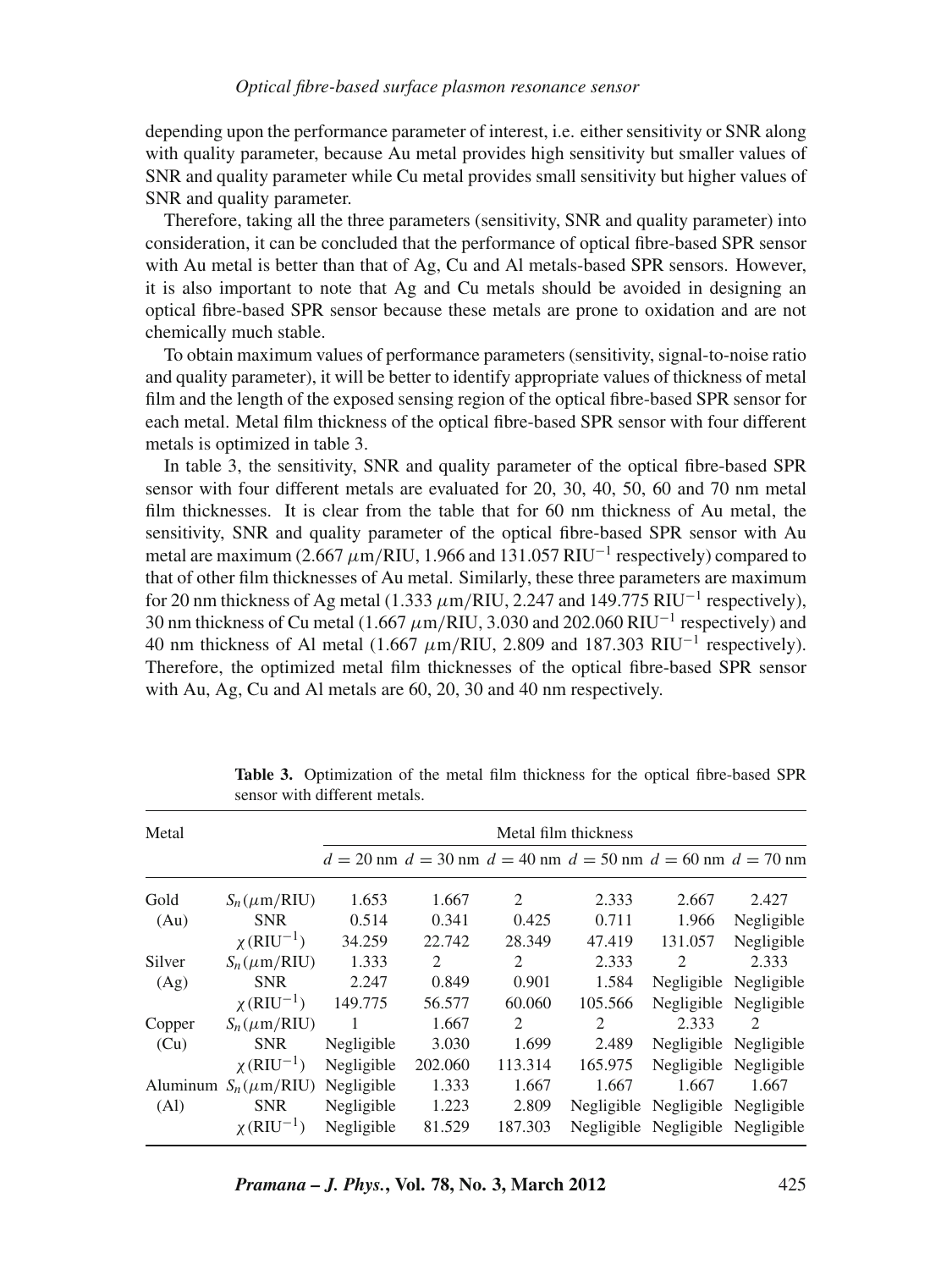| Metal            |                             | Length of the exposed sensing region |        |                             |                                                             |        |  |
|------------------|-----------------------------|--------------------------------------|--------|-----------------------------|-------------------------------------------------------------|--------|--|
|                  |                             |                                      |        |                             | $L = 10$ mm $L = 20$ mm $L = 30$ mm $L = 40$ mm $L = 50$ mm |        |  |
| Gold (Au)        | $S_n(\mu m/RIU)$            | 2.667                                | 2.333  | 2.333                       | 2.667                                                       | 2.333  |  |
| (Film thickness) | <b>SNR</b>                  | 2.030                                | 0.666  | 0.465                       | 0.409                                                       | 0.281  |  |
| $d = 60$ nm)     | $\chi$ (RIU <sup>-1</sup> ) | 135.381                              | 44.396 | 30.983                      | 27.256                                                      | 18.716 |  |
| Silver $(Ag)$    | $S_n(\mu m/RIU)$            | 1.333                                | 1.333  | 1.333                       | 1.333                                                       | 1.333  |  |
| (Film thickness) | <b>SNR</b>                  | 2.484                                | 0.448  | 0.306                       | 0.241                                                       | 0.201  |  |
| $d = 20$ nm)     | $\chi$ (RIU <sup>-1</sup> ) | 165.590                              | 29.854 | 20.367                      | 16.060                                                      | 13.390 |  |
| Copper (Cu)      | $S_n(\mu m/RIU)$            | 1.667                                | 1.667  | $\mathcal{D}_{\mathcal{L}}$ | 1.667                                                       | 1.667  |  |
| (Film thickness) | <b>SNR</b>                  | 3.086                                | 0.859  | 0.756                       | 0.517                                                       | 0.446  |  |
| $d = 30$ nm)     | $\chi$ (RIU <sup>-1</sup> ) | 205.802                              | 57.285 | 50.378                      | 34.442                                                      | 29.741 |  |
| Aluminum (Al)    | $S_n(\mu m/RIU)$            | 1.667                                | 1.333  | 1.333                       | 1.333                                                       | 1.333  |  |
| (Film thickness) | <b>SNR</b>                  | 2.874                                | 1.294  | 1.026                       | 0.889                                                       | 0.795  |  |
| $d = 40$ nm)     | $\chi$ (RIU <sup>-1</sup> ) | 191.609                              | 86.278 | 68.359                      | 59.244                                                      | 53.002 |  |

**Table 4.** Optimization of the length of the exposed sensing region for the optical fibre-based SPR sensor with different metals.

The length of the exposed sensing region of the optical fibre-based SPR sensor with four different metals is optimized in table 4.

In table 4, the sensitivity, SNR and quality parameter of the optical fibre-based SPR sensor with Au, Ag, Cu and Al metals of film thicknesses 60, 20, 30 and 40 nm respectively are evaluated for 10, 20, 30, 40 and 50 mm lengths of the exposed sensing region. It is obvious from the table that for 60 nm thick film of Au metal and 10 mm length of exposed sensing region, the sensitivity, SNR and quality parameter of the optical fibrebased SPR sensor are maximum (2.667  $\mu$ m/RIU, 2.030 and 135.381 RIU<sup>-1</sup> respectively) compared to that of other lengths of exposed sensing region. Similarly, these three parameters are maximum for 20 nm thick film of Ag metal and 10 mm length of exposed sensing region (1.333  $\mu$ m/RIU, 2.484 and 165.590 RIU<sup>-1</sup> respectively), 30 nm thick film of Cu metal and 10 mm length of exposed sensing region  $(1.667 \mu m/R$ IU, 3.086 and 205.802  $RU^{-1}$  respectively) and 40 nm thick film of Al metal and 10 mm length of exposed sensing region (1.667  $\mu$ m/RIU, 2.874 and 191.609 RIU<sup>-1</sup> respectively). Thus, the sensitivity, SNR and quality parameter of the optical fibre-based SPR sensor are largest for 10 mm length of exposed sensing region for each metal. Therefore, the optimized length of the exposed sensing region of the optical fibre-based SPR sensor with Au, Ag, Cu and Al metals is 10 mm.

### **4. Conclusions**

An optical fibre-based SPR sensor with four different metals (Au, Ag, Cu and Al) has been studied theoretically. The SPR sensor based on Au metal provides the largest sensitivity but the least values of SNR and quality parameter while the SPR sensor based on Cu metal provides the smallest sensitivity but the largest values of SNR and quality parameter.